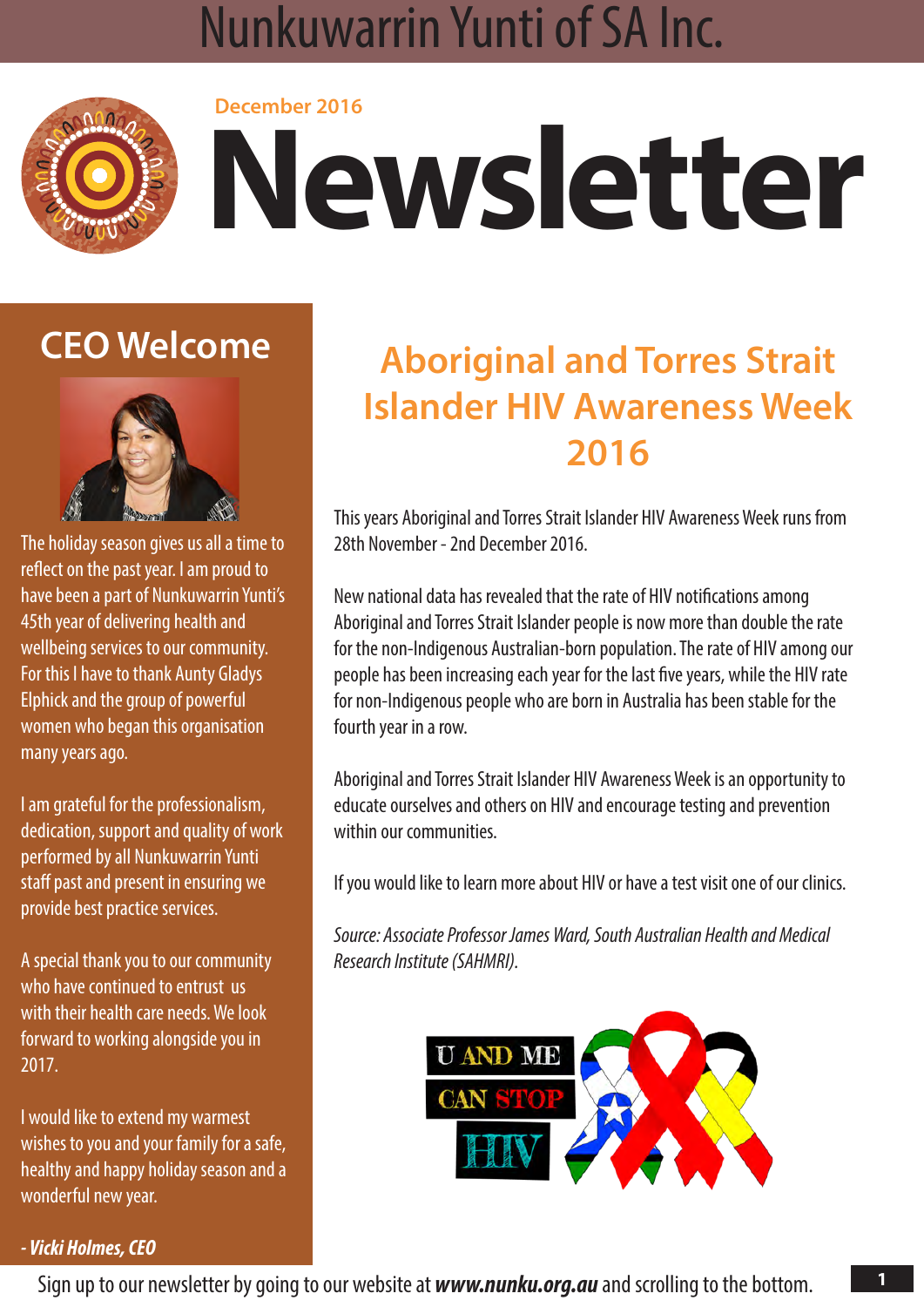### **Nunkuwarrin Yunti of SA Inc. December 2016 Newsletter**



It affects our young people through to our Elders. Some Aboriginal people think diabetes is normal, but it doesn't need to be.

By getting a better understanding of the things that increase the chances of getting Type 2 diabetes and the problems it causes, it will help us find better ways of stopping the problem.

The Aboriginal Diabetes Study may help health workers and doctors understand how to help Aboriginal people and how to look after them better. For Aboriginal people in South Australia the benefits may include fewer eye, feet, kidney and heart problems from diabetes, or may delay these problems for longer.

To make a real difference for Aboriginal communities we need the help of a lot of Aboriginal people in South Australia! The Aboriginal Diabetes Study want to see 2000 people with diabetes and 2000 who do not have it. So even though you do not have diabetes we need you!

So, if you are Aboriginal, over 15 years old and in South Australia the Aboriginal Diabetes Study needs your help and together we can beat diabetes!

Nunkuwarrin Yunti is passionate about improving the health of our mob and are currently supporting Wardliparingga with the recruitment of our clients and community for this very important study.

If you would like more information, or would like to register your interest please visit **<https://aboriginaldiabetes.com/>**

## **Nunkuwarrin Yunti Closure**

Nunkuwarrin Yunti of SA Inc. will be **CLOSED** for 2 weeks from Tuesday 20th of December 2016 and re-opening on Wednesday 4th January 2017.

### **If you are in need of urgent medical attention phone 000 immediately.**

Other emergency contact numbers are: - Lifeline 13 11 14

- Crisis Care 13 16 11
- National Home Doctor 13 74 25
	-
- Map Bus 0411 474 368



### **Facebook Competition**

**For your chance to WIN a \$50 Coles gift card simply tell us how you will support the community to become smoke free in 2017?**

**Visit www.facebook.com/tacklingtobacco**



## **Presentation to Aboriginal Community Engagement Forum**

Stephen Meredith, Psychologist with the Towilla Purruttiappendi team, gave a presentation to the Aboriginal Community Engagement Forum of the SA College of Forensic Psychologists at Tandanya on Friday 11 November.

The presentation was about the development of Ngartunna Patpangga, an Aboriginal-specific service within CAMHS (Child and Adolescent Mental Health Services) in the Southern Metropolitan area of Adelaide, where Stephen was working from 2007-2016. The presentation was delivered in partnership with Helen Wyld, who worked with Stephen in the Ngartunna Patpangga program. The focus of the presentation was on the importance of consultation with the local Aboriginal community to provide advice on how to modify mainstream services so that they are culturally safe for Aboriginal people.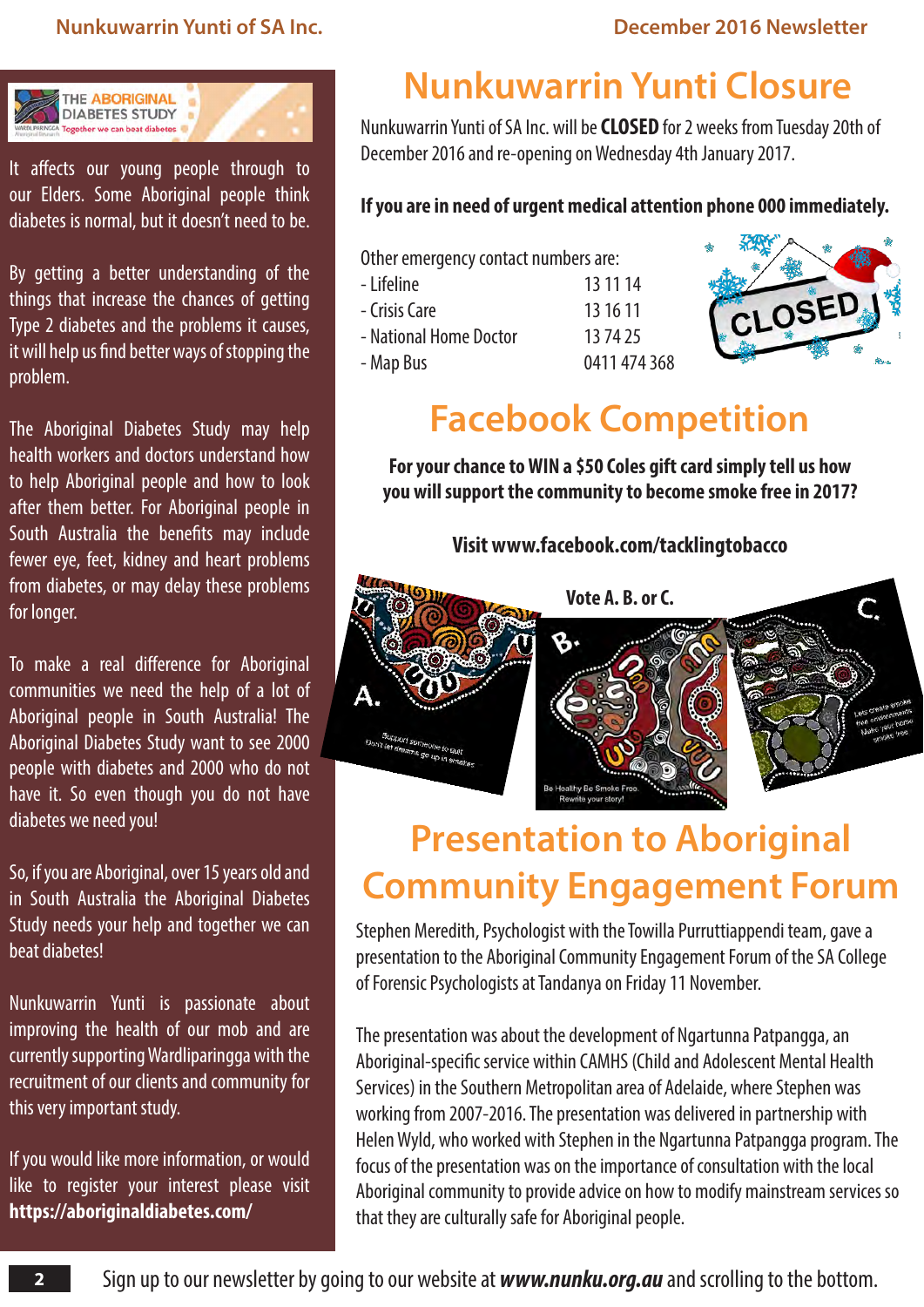### **Claudette & Darren's Journey Home**

Nunkuwarrin Yunti's Link-Up SA Program is funded by the Department of Prime Minister and Cabinet (Federal), and also receives reunion funding from the Department of Premier & Cabinet, Aboriginal Affairs & Reconciliation (State). We provide family tracing, reunion and counselling services to Aboriginal and Torres Strait Islander people and their families

who have been separated under the past policies and practices of the Australian Government. Aboriginal families and communities in South Australia have been profoundly affected by removal policies and it is the purpose of the Link Up Program to provide a social justice response to support in the healing of the lifelong trauma that accompanies forced family separation. Along with the programs core functions other client healing initiatives include the Taingiwilta Mens Group, Healing Camps, The Reunion To Self and Healing Arts Programs, and workshops on traditional bush medicine.



One of Link Up SA's clients Claudette Bates approached us earlier this year for assistance in reunification with her brother Darren O'Connor. Darren grew up with foster parents in Broken Hill and Claudette grew up in Adelaide and while both knew of the other they had not had the opportunity to spend time together. Claudette was aware that Darren had been



living in Port Lincoln so it didn't take long for Link Up SA to locate him. Darren was pleased to hear that Claudette wanted to connect and plans for a reunion were initiated.

The sibling's reunion journey began with Darren flying in to Adelaide from Port Lincoln to meet and spend the day with Claudette getting to know one another. The following morning we journeyed to Broken Hill and we were joined at the Airport by Sheryn from Disabilities SA who came along to ensure that Claudette was well looked after. On arriving in Broken Hill we were shown around by Darren who had spent his early life growing up there. In the morning we began the drive

out to Wilcannia for Claudette and Darren to meet family, walk on country and pay their respects at their father's gravesite. It was a beautiful day and we enjoyed a BBQ down by the river, talking with family and our new friends at Wilcannia River Radio, who played a dedication of Slim Dusty for Claudette and Darren and their father. Time travels quickly on reunion and before we knew it we were back in Adelaide hosting a morning tea for Claudette to introduce her family and some of our Nunkuwarrin Yunti staff to her brother Darren.

From the time Darren & Claudette reconnected there was a closeness and ease to their relationship that continued throughout the reunion and since in their weekly phone calls. Their individual personalities could be said to be opposites, Darren is quite shy and reserved and Claudette is outgoing and candid. But from the moment they met they were truly brother and sister. It was a privilege and a pleasure for Link Up to bring Claudette and Darren together and journey with them back to their father's country.



Tanya Michelle Link Up Counsellor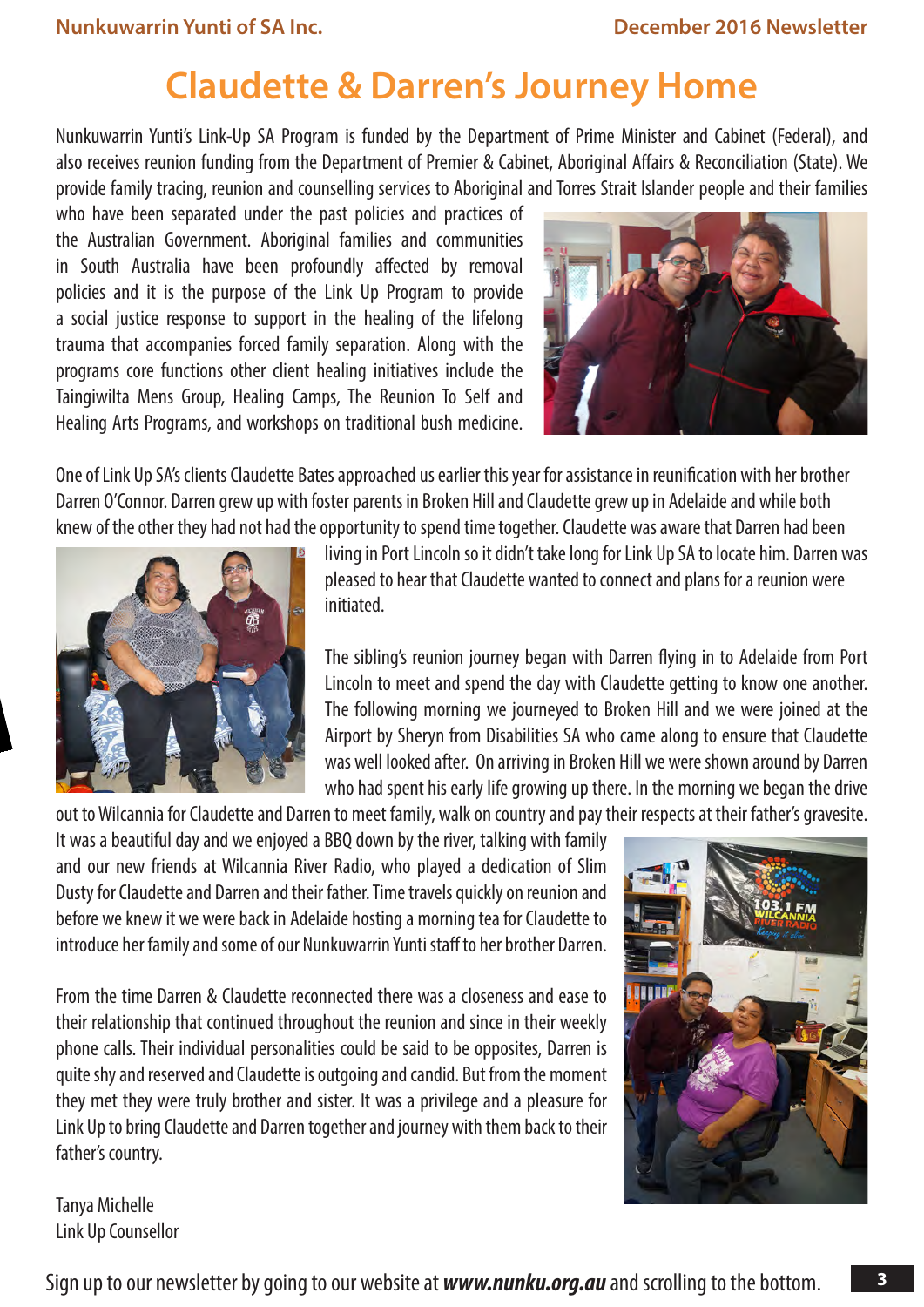**"If I can do it, you can! Remember cigarettes do not own you!" Margaret Farrugia - Rewrite Your Story Ambassador**



Have you visited the Tackling Tobacco Team Facebook page recently?

The Facebook page contains current news from the Tackling Tobacco Team along with lots of community stories, photos, competitions and giveaways.

The Facebook page is an interactive space for the community, therefore we encourage everyone to follow and join in on supporting our community to be healthy and smoke free.

Margaret Farrugia, Noongar Elder and Rewrite Your Story Ambassador has contributed an encouraging message on the Facebook page. Visit **www.facebook.com/ tacklingtobacco** to check it out.

## **Elaine's Rewriting her Story**

**"Think of the benefits after you give up smoking and what you've missed out from by smoking"**

Elaine Rigney, Ngarrindjeri woman is relieved to be smoke free for 18 months. Elaine had been smoking since she was 21 years old. Now 67 years of age, Elaine knew it was time to make change. Elaine's doctor encouraged her to quit



because she developed severe asthma through smoking. The prescribed medication for asthma was not working and Elaine found herself coughing constantly at night. After 12 months on the asthma medication Elaine symptoms were getting worse. It was at this point that Elaine decided to quit smoking. Elaine was hesitant about quitting. She had attempted to quit various times before. On this occasion, with the support of her GPs at Nunkuwarrin Yunti, she gave Champix a try. Elaine did experience side effects whilst using Champix, especially strange dreams, however the side effects were manageable. At first the cravings were constant, but Elaine overcame the cravings by distracting herself with other tasks such as making a cup of coffee or by taking deep breaths. Further, Elaine regularly yarned with others who had quit on Facebook. These interactions on Facebook were a huge support to Elaine and boosted her will power. 18 months later Elaine found that she doesn't even

think about having a cigarette. Since quitting smoking Elaine boasts "I've got no asthma, 2 days after giving up the smokes I didn't need the asthma puffers, I didn't cough or anything anymore".

Apart from health issues, Elaine had another reason to quit. "I hate seeing young girls walking around with a cigarette, and taking it up because it's cool. I thought it was shocking and smelly. Then I looked at myself, and I thought, I think it's time to start giving up smoking for real". Elaine believes she is a better role model now that she is smoke free. By giving up smoking she can better support family members who are trying to give up smoking. Since quitting Elaine finds the smell of cigarettes horrible. She wishes people smoked further away from the entrance of shops.

Before Elaine quit she didn't think about the amount she was spending on smokes. To her surprise, Elaine has noticed the significant amount of extra money she now has, approximately \$250 a fortnight. She finds it easier to budget her money and can buy extra treats for herself occasionally. A big advantage to having more money is that she can afford to fix up her van and go on frequent road trips to explore the coast.

**The Nunkuwarrin Yunti Tackling Tobacco Team aim to encourage Aboriginal & Torres Strait Islander people living in the metropolitan Adelaide region to quit smoking. Need help to quit? Contact tacklingtobacco@nunku.org.au or phone 8406 1600**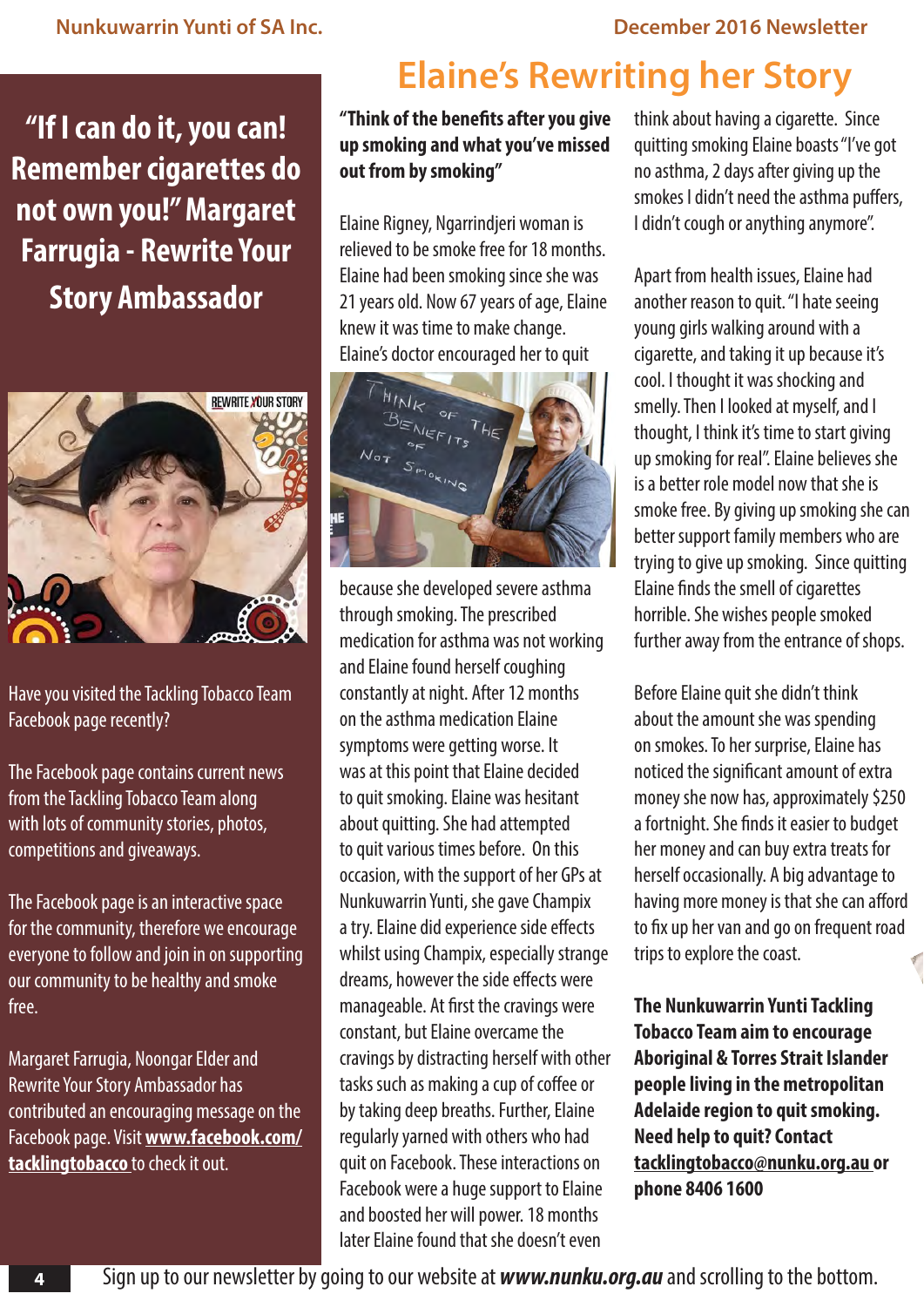## **2016 Tauondi College Open Day**

The Nunkuwarrin Yunti Tackling Tobacco Team attended the Tauondi Open Day recently. Here's some of our favourite moments from the day.



## **Nunkuwarrin Yunti Quit Smoking Support Group**

Sometimes quitting in a group is easier so Nunkuwarrin Yunti is supporting organisations to run quit groups from our team. Having support of colleagues can help provide motivation through sharing experiences and learning the best way for you to quit. Employees who are considering quitting smoking or who have recently given up the smokes are encouraged to join the support group. Sessions include information on nicotine replacement therapy, understanding what type of smoker you are, finding motivation, carbon monoxide testing and support from our expert team.

Please let us know if you or your organisation may be interested by emailing **tacklingtobacco@nunku.org.au** or phone **08 8406 1600.**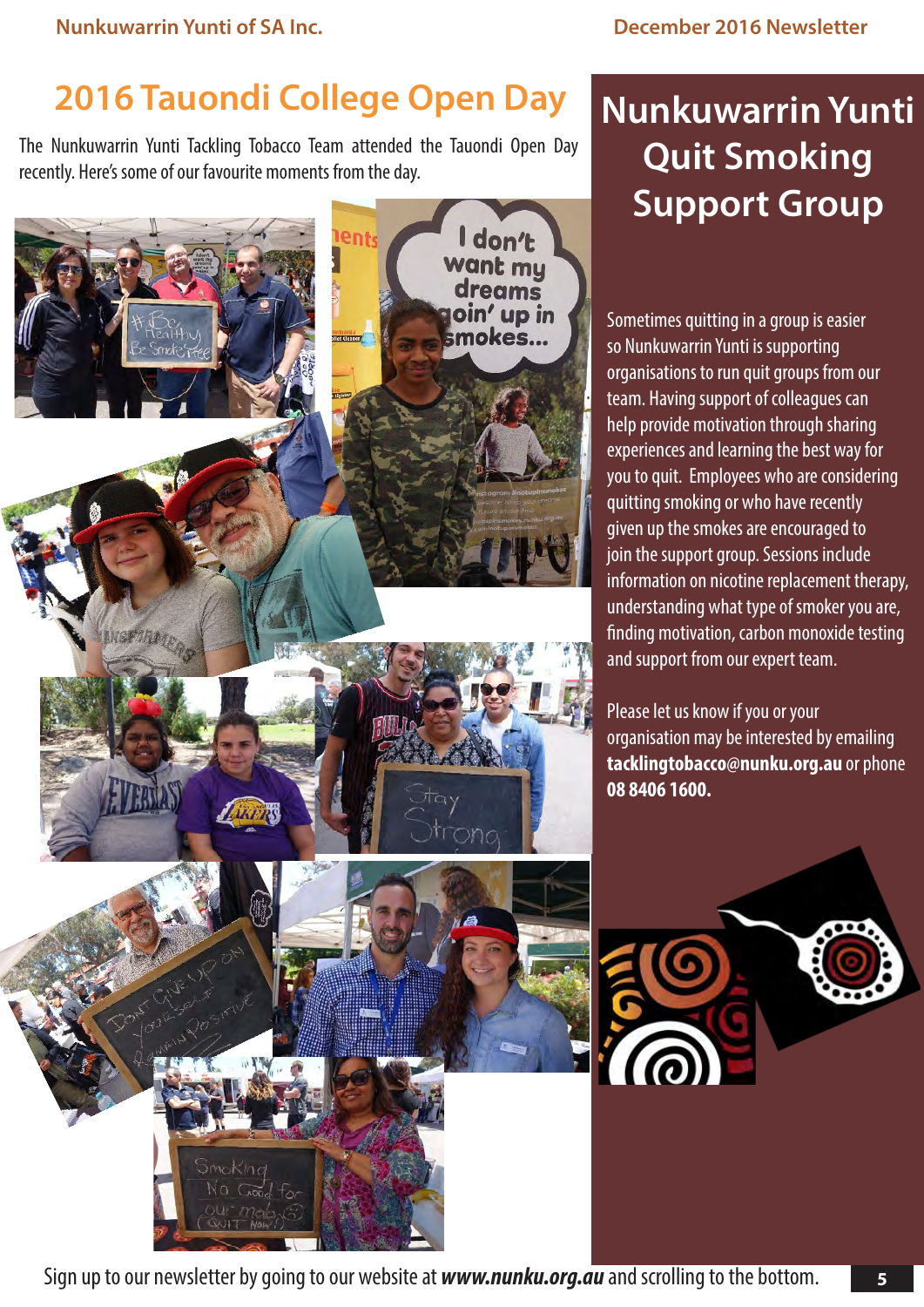### **Nunkuwarrin Yunti of SA Inc. December 2016 Newsletter**

### **Uncle Stevie Dodd's Final Wish**

More than 150 people farewelled Aboriginal Korean War veteran and actor Stevie Dodd on 10/11/2014. Stevie Dodd was a true Indigenous pioneer. He was a victim of the "Stolen Generation", he served in the Australian Army, he played music and was a magnificent actor. Stevie Dodd performed in several major Australian movies, including Gallipoli and The Chant of Jimmie Blacksmith, in which he played Tabidgi, the murdering uncle of the lead character. In 2013, Dodd was honoured with the Jimmy Little Lifetime Achievement Award at the 19th Deadly Awards at the Sydney Opera House. He died in November 2014.



As part of Uncle Stevie's final wishes he wanted his ashes spread some at his old homes where he grew up, the old Colebrook homes at Quorn and Ooodnadatta (which are now nonexistent). Stevie grew up in these homes as part of the Stolen Generation and his family were the other children with which he shared the homes with. Two years on from Stevie's passing his old war mates planned a journey to grant the digger his final wishes. Link-Up SA was recruited to be part of this journey and support the men and friends and family who attended this very intimate journey and the ceremonies that were held at each home.

Link Up SA Workers Brad and Cherie made the long journey along with Uncle Stevie's mates over four days travelling in a convoy of vehicles. The ceremony at Quorn was attended by around twenty five to thirty people, a military style ceremony which touched the hearts of all attendee's and a ceremony fitting to the legacy of Uncle Stevie, with Auntie Lowitja O'Donoghue having some very fitting words to say and memories of her time with Stevie to share. The last post was played and the ashes were spread around the former Colebrook Quorn home in the areas where the children used to play.



The next part of the journey was to travel to Oodnadatta and hold a ceremony in the community hall where community members and school children were in attendance along with family members. This was a longer service that again was performed with a military flavour and a DVD "For Love of Country" was viewed by all in attendance, featuring Uncle Stevie and other Aboriginal Soldiers who had represented their country in the armed forces. This was well received by all in attendance and a military ceremony was held following the DVD. After the ceremony a lunch was held at the school before Uncle Stevie's ashes were spread at the former Oodnadatta Colebrook site.



**6**

For Link-Up SA workers Brad and Cherie this was a chance to honour a decorated Stolen Generation member and form links with other agencies, remote community, Reconciliation SA and RAVSA, an organisation comprised of Aboriginal and non-Aboriginal veterans, with a brief to recognise and commemorate the service of Aboriginal veterans in the defence of our country.

Brad Hart Link-Up Counsellor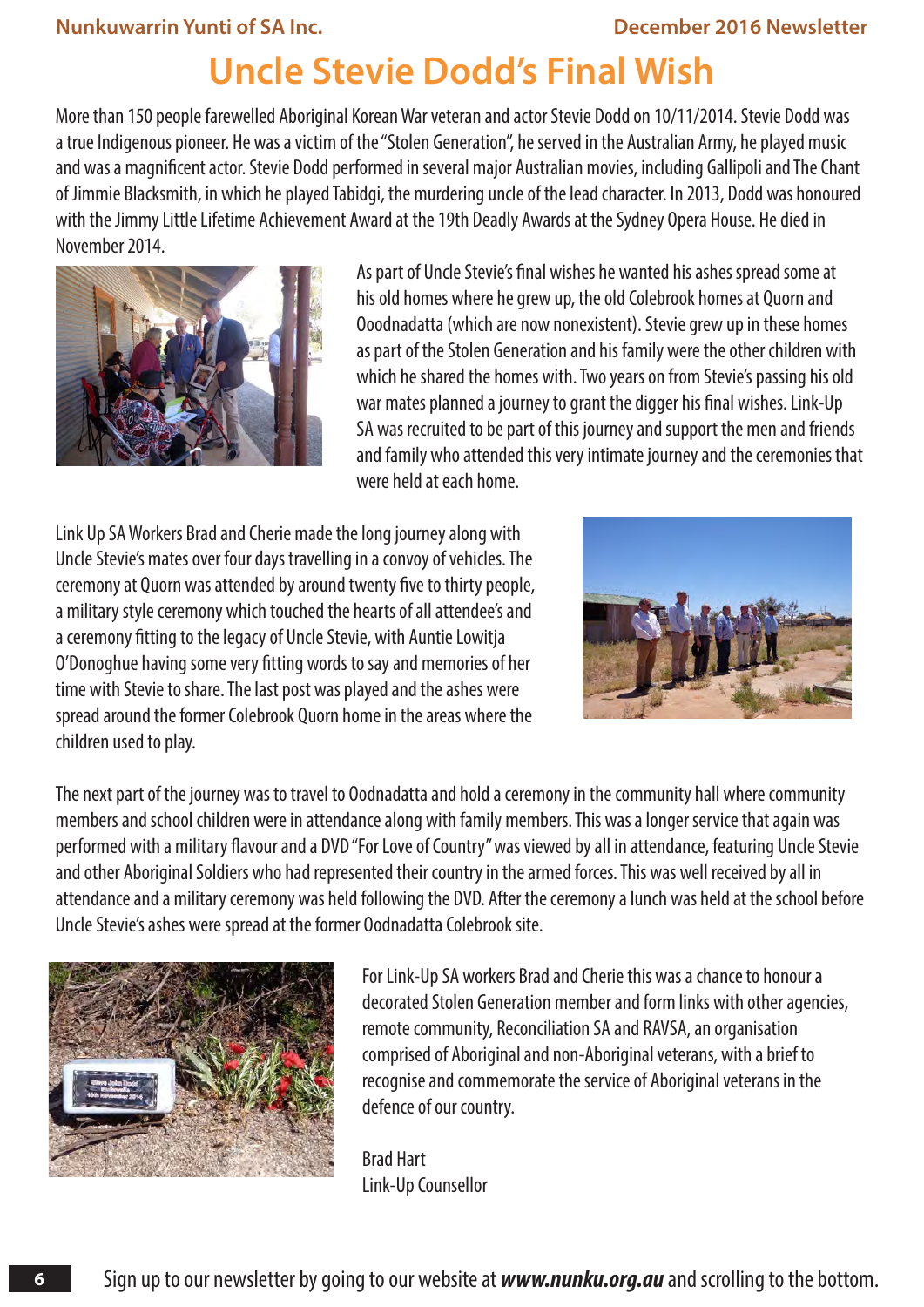## **New Services on the Horizon**

Nunkuwarrin Yunti has received funding from the Adelaide Primary Health Network to provide a range of Mental Health services. We are currently operationalising the funding and expanded services are anticipated to come online over the upcoming months. This should see a significant expansion of services for the community throughout the greater metropolitan area of Adelaide

## **Harm Minimisation Team Update**

The Harm Minimisation Team have been busy providing Clean Needle Program and outreach services in the parklands. Positive feedback and acknowledgement has been received from other organisations on their community engagement and work ethics.

The Harm Minimisation Team would like to introduce a couple of new faces.

Malcolm Aston has begun as our Community Project Worker Comorbidity.



Malcolm's role is to promote social inclusion and work towards building positive mental health with the Aboriginal community across metropolitan Adelaide. He will work with health promotion and community

development interventions that enable people to increase control over and improve their health. There will be a focus on key risk and protective factors associated with mental health and suicide prevention and the links to alcohol and other drugs.

We also welcome Linda Stuart, our student placement. Linda is completing her Diploma in Alcohol and Other Drugs and will be at Nunkuwarrin Yunti two days a week for six months.

While with us Linda will complete projects around mapping and sourcing resources and access to service. Linda will also be involved in outreach with our Clean Needle Program.

If you know of anyone wishing to minimise their drug and alcohol issues and at risk of blood borne viruses please contact the Harm Minimisation Team by **phoning 8406 1600** or **drop into our Wakefield Street site.**

## **News from Primary Care Services**

The Primary Care Services review and subsequent restructure of services is falling into place with some new staff appointments since the last newsletter. New Registered Nurses in Chronic Conditions Management (Rachel Tait) and General Clinic (Catherine Zeevaarder) and Aboriginal Health Worker Cert 3, Natasha O'Donnell are already making excellent contributions to the smooth running of our service. Our new Clinical Administration Officer is Jessica O'Neill. Meanwhile, Lisa Duffield (Clinical Services Leader) and Michelle Kealy (Clinical Services Manager) are learning the ropes.

Under the auspices of the Adelaide Primary Health Network Mental Health Program we have two new Registered Nurses – Michael Howard (from QSR) and Pieter Herbold (General Clinic). These staff will take responsibility for providing support and assistance to clients with severe mental health conditions.

Mary Houlahan (Child health nurse), will be working at Nunkuwarrin Yunti coordinating the Healthy Ears - Better Hearing, Better Listening program. The funding of this Department of Health and Ageing initiative is managed by the Rural Doctor's Workforce Agency.

Over the next six months, there will be ENT and audiology clinics at Wakefield and Brady Streets for children with the aim of improving access to these services for our clients. You'll hear more from Mary in the New Year.

We wish our Middle Manager Ginny Healy a complete recovery and look forward to having her back at work soon.